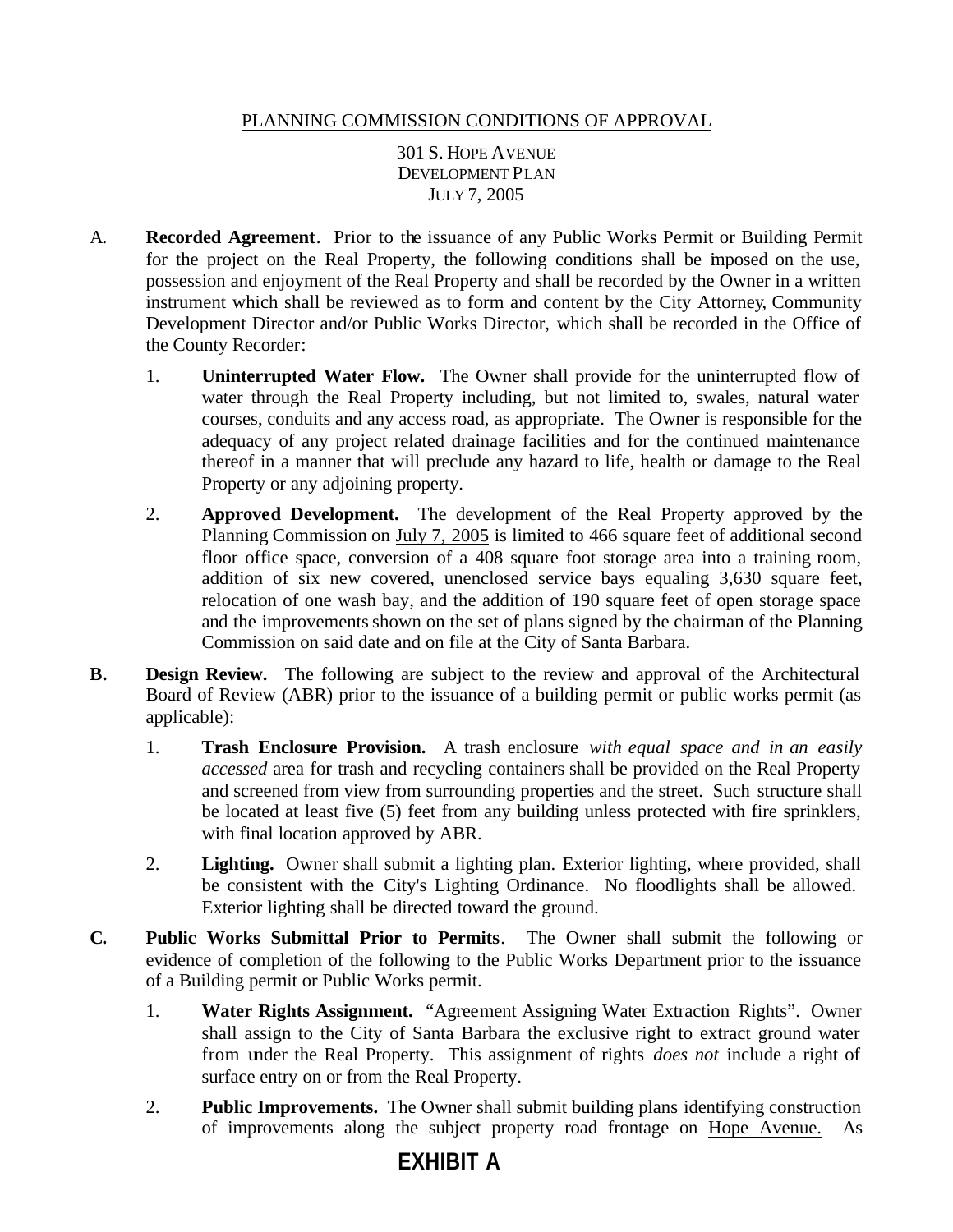PLANNING COMMISSION CONDITIONS OF APPROVAL 301 S. HOPE AVENUE JULY 7, 2005 PAGE 2

> determined by the Public Works Department, the improvements shall include saw-cut & replacement of any cracked and/or uplifted City standard sidewalk along property frontage, modify existing commercial driveway apron to meet Title 24 requirements, provide maintenance plan to Water Resources staff for on-site drainage system including regularly maintained pollution prevention interceptor pillows, and maintain adequate positive drainage from site. Where tree roots are the caus e of the damage, the roots are to be pruned under the direction of the City Arborist. The building plans shall be prepared by a registered civil engineer or licensed architect and reviewed by the City Engineer.

- 3. **Storm Water Pollution Control Systems Maintenance.** The Owner(s) shall maintain drainage system, storm drain water interceptors and other storm water pollution control devices in accordance with an Operations and Maintenance Procedure Plan approved by the City Engineer.
- 4. **Construction Best Management Practices Required**. Construction activities shall address water quality through the use of best management practices (BMP's) as approved by the City Building Official.
- **D.** Building Permit Plan Requirements. The following requirements shall be incorporated into the construction plans submitted to the Building and Safety Division with applications for building permits. All of these construction requirements shall be carried out in the field and completed prior to the issuance of a Certificate of Occupancy:
	- 1. **Unanticipated Archaeological Resources Contractor Notification.** Prior to the start of any vegetation or paving removal, demolition, trenching or grading, contractors and construction personnel shall be alerted to the possibility of uncovering unanticipated subsurface archaeological features or artifacts associated with past human occupation of the parcel. If such archaeological resources are encountered or suspected, work shall be halted immediately, the City Environmental Analyst shall be notified and an archaeologist from the most current City Qualified Archaeologists List shall be retained by the applicant. The latter shall be employed to assess the nature, extent and significance of any discoveries and to develop appropriate management recommendations for archaeological resource treatment, which may include, but are not limited to, redirection of grading and/or excavation activities, consultation and/or monitoring with a Barbareño Chumash representative from the most current City qualified Barbareño Chumash Site Monitors List, etc.

If the discovery consists of possible human remains, the Santa Barbara County Coroner shall be contacted immediately. If the Coroner determines that the remains are Native American, the Coroner shall contact the California Native American Heritage Commission. A Barbareño Chumash representative from the most current City Qualified Barbareño Chumash Site Monitors List shall be retained to monitor all further subsurface disturbance in the area of the find. Work in the area may only proceed after the Environmental Analyst grants authorization.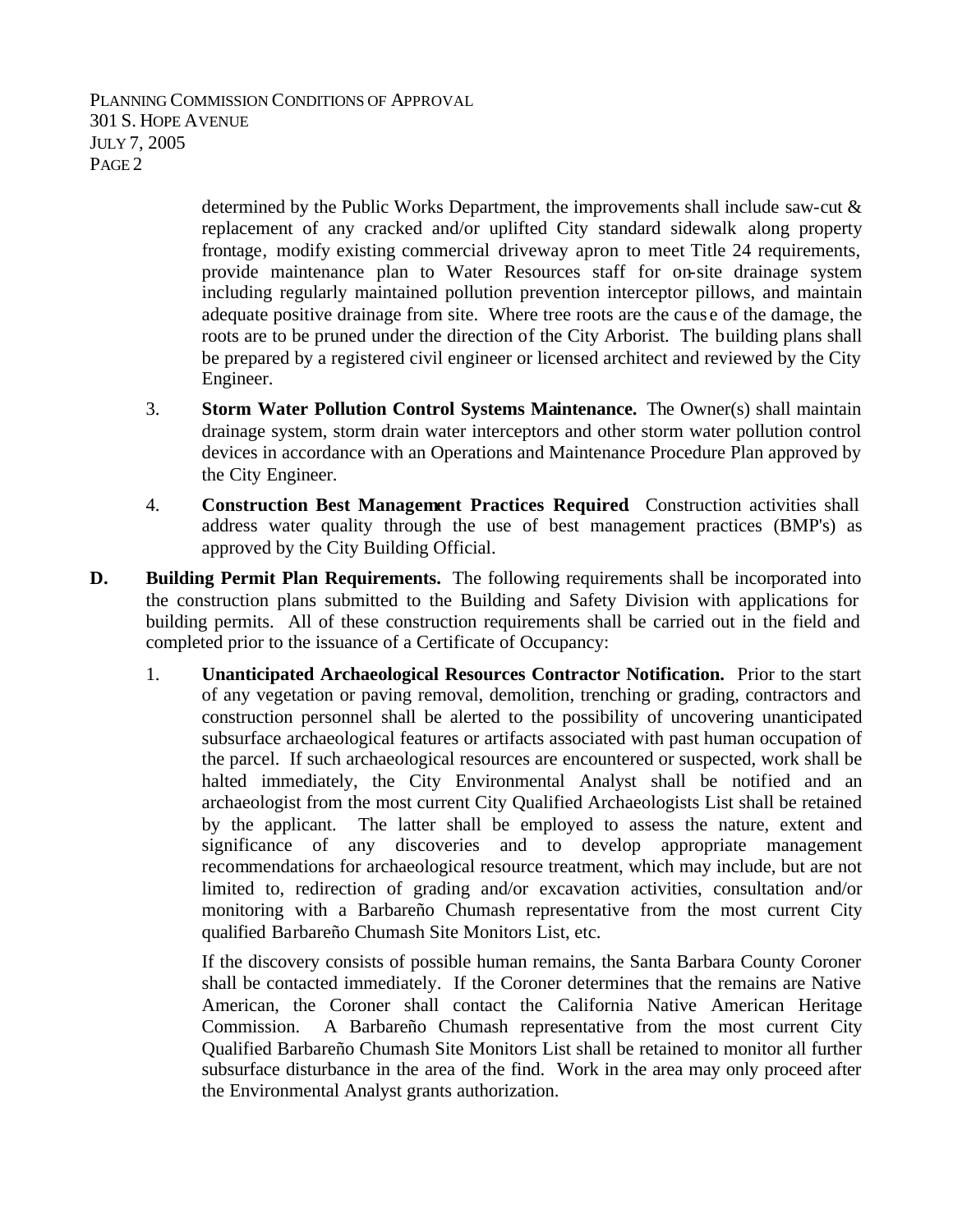If the discovery consists of possible prehistoric or Native American artifacts or materials, a Barbareño Chumash representative from the most current City Qualified Barbareño Chumash Site Monitors List shall be retained to monitor all further subsurface disturbance in the area of the find. Work in the area may only proceed after the Environmental Analyst grants authorization.

- 2. **Demolition/Construction Materials Recycling.** Recycling and/or reuse of demolition/construction materials shall be carried out and containers shall be provided on site for that purpose in order to minimize construction-generated waste conveyed to the landfill.
- 3. **Construction-Related Truck Trips.** Construction-related truck trips shall not be scheduled during peak hours  $(7:00 \text{ a.m.} \text{ to } 9:00 \text{ a.m.} \text{ and } 4:00 \text{ p.m.} \text{ to } 6:00 \text{ p.m.})$  to help reduce truck traffic on adjacent streets and roadways.
- 4. **Construction Hours.** Construction (including preparation for construction work) is prohibited Monday through Friday before 8:00 a.m. and after 5:00 p.m., and all day on Saturdays, Sundays and holidays observed by the City of Santa Barbara as shown below:

| New Year's Day                | January $1^{st*}$                   |
|-------------------------------|-------------------------------------|
| Martin Luther King's Birthday | 3 <sup>rd</sup> Monday in January   |
| Presidents' Day               | 3 <sup>rd</sup> Monday in February  |
| Memorial Day                  | Last Monday in May                  |
| Independence Day              | July $4^{th}$ *                     |
| Labor Day                     | 1 <sup>st</sup> Monday in September |
| Thanksgiving Day              | $4th$ Thursday in November          |
| Following Thanksgiving Day    | Friday following Thanksgiving Day   |
| Christmas Day                 | December $25^{\text{th}\,*}$        |

\*When a holiday falls on a Saturday or Sunday, the preceding Friday or following Monday, respectively, shall be observed as a legal holiday.

Notwithstanding the prohibition above, when, based on required construction type or other appropriate reasons, it is necessary to do work outside the hours allowed, owner/contractor may request a waiver from the construction hour limitations from the Chief of Building and Safety in accordance with the procedure outlined in SBMC§9.16.015, Construction Work at Night. Contractor shall notify all residents within 300 feet of the parcel of the intent to carry out night construction a minimum of 48 hours prior to said construction. Said notification shall include what the work includes, the reason for the work, the duration of the proposed work and a contact number.

5. **Construction Parking/Storage.** Construction parking and storage shall be provided as follows: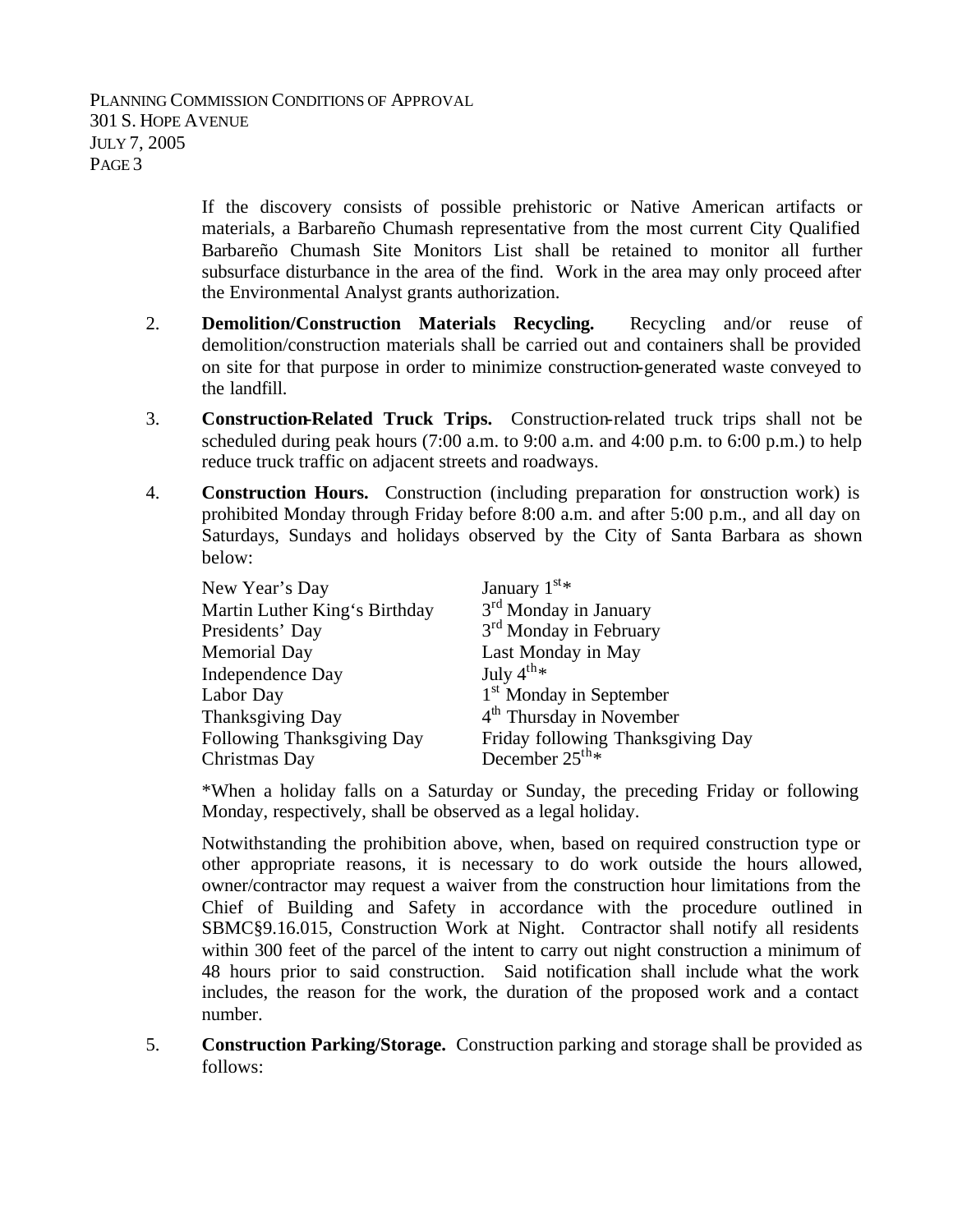- a. During construction, free parking spaces for construction workers and construction shall be provided on-site or off-site in a location subject to the approval of the Streets, Parking, and Transportation Operations Manager.
- b. Storage of construction materials within the public right-of-way is prohibited.
- 6. **Construction Contact Sign.** Immediately after building permit issuance, signage shall be posted at the points of entry to the site that list the contractor(s) name, contractor(s) telephone number, work hours and site rules to assist Building Inspectors and Police Officers in the enforcement of the conditions of approval.
- 7. **Construction Equipment Maintenance.** All construction equipment, including trucks, shall be professionally maintained and fitted with standard manufacturers' muffler and silencing devices.
- 8. **Conditions on Plans/Signatures.** All Planning Commission Conditions of Approval shall be provided on a full size drawing sheet as part of the drawing sets. A statement shall also be placed on the above sheet as follows: The undersigned have read and understand the above conditions, and agree to abide by any and all conditions which is their usual and customary responsibility to perform, and which are within their authority to perform.

Signed:

| <b>Property Owner</b> |      | Date        |
|-----------------------|------|-------------|
| Contractor            | Date | License No. |
| Architect             | Date | License No. |
| Engineer              | Date | License No. |

- E. **Prior to Certificate of Occupancy.** Prior to issuance of the Certificate of Occupancy, the Owner of the Real Property shall complete the following:
	- 1. **Repair Damaged Public Improvements.** Repair any damaged public improvements (curbs, gutters, sidewalks, etc.) subject to the review and approval of the Public Works Department.
	- 2. **Complete Public Improvements.** Public improvements as shown on the building plans.
	- 3. **Check Valve / Anti-Backflow Device.** Owner shall request a cross connection inspection by the Public Works Water Reclamation/Cross Connection Specialist.